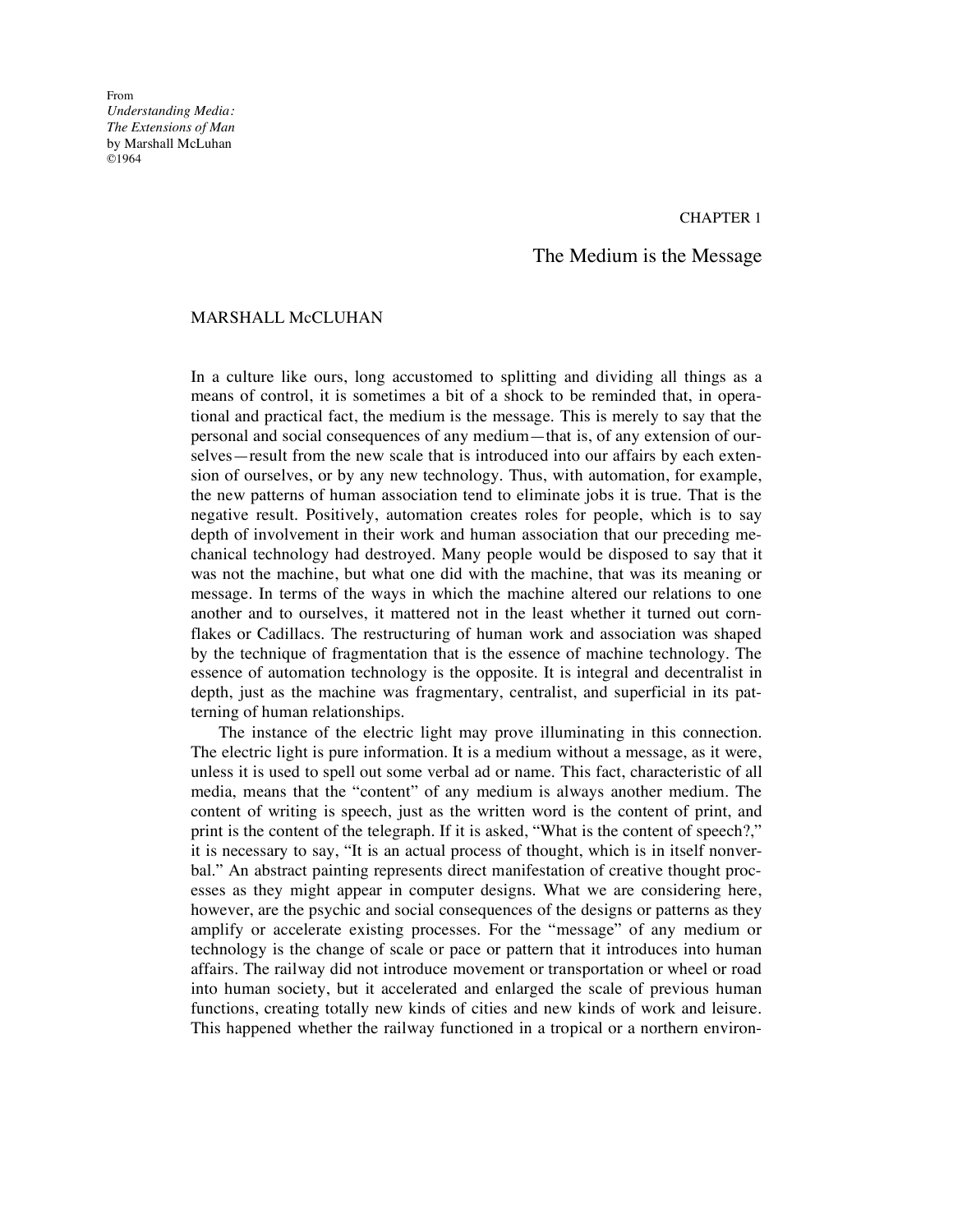ment, and is quite independent of the freight or content of the railway medium. The airplane, on the other hand, by accelerating the rate of transportation, tends to dissolve the railway form of city, politics, and association, quite independently of what the airplane is used for.

Let us return to the electric light. Whether the light is being used for brain surgery or night baseball is a matter of indifference. It could be argued that these activities are in some way the "content" of the electric light, since they could not exist without the electric light. This fact merely underlines the point that "the medium is the message" because it is the medium that shapes and controls the scale and form of human association and action. The content or uses of such media are as diverse as they are ineffectual in shaping the form of human association. Indeed, it is only too typical that the "content" of any medium blinds us to the character of the medium. It is only today that industries have become aware of the various kinds of business in which they are engaged. When IBM discovered that it was not in the business of making office equipment or business machines, but that it was in the business of processing information, then it began to navigate with clear vision. The General Electric Company makes a considerable portion of its profits from electric light bulbs and lighting systems. It has not yet discovered that, quite as much as A.T.&T., it is in the business of moving information.

The electric light escapes attention as a communication medium just because it has no "content." And this makes it an invaluable instance of how people fail to study media at all.

For it is not till the electric light is used to spell out some brand name that it is noticed as a medium. Then it is not the light but the "content" (or what is really another medium) that is noticed. The message of the electric light is like the message of electric power in industry, totally radical, pervasive, and decentralized. For electric light and power are separate from their uses, yet they eliminate time and space factors in human association exactly as do radio, telegraph, telephone, and TV, creating involvement in depth.

A fairly complete handbook for studying the extensions of man could be made up from selections from Shakespeare. Some might quibble about whether or not he was referring to TV in these familiar lines from *Romeo and Juliet:*

But soft! what light through yonder window breaks? It speaks, and yet says nothing.

In Othello, which, as much as *King Lear*, is concerned with the torment of people transformed by illusions, there are these lines that bespeak Shakespeare's intuition of the transforming powers of new media:

Is there not charms By which the property of youth and maidhood May be abus'd? Have you not read Roderigo, Of some such thing?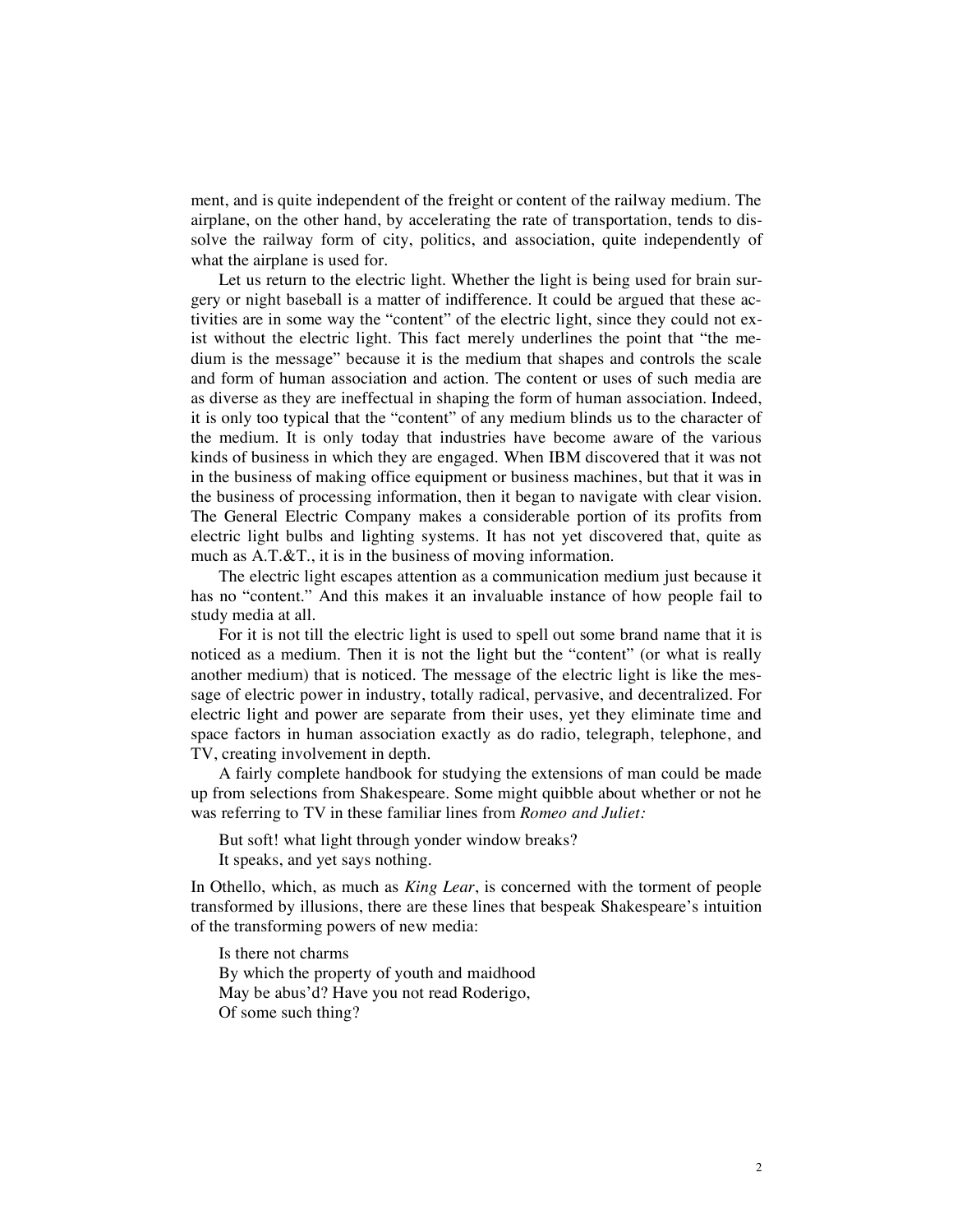In Shakespeare's *Troilus and Cressida*, which is almost completely devoted to both a psychic and social study of communication, Shakespeare states his awareness that true social and political navigation depend upon anticipating the consequences of innovation:

The providence that's in a watchful state Knows almost every grain of Plutus' gold, Finds bottom in the uncomprehensive deeps, Keeps place with thought, and almost like the gods Does thoughts unveil in their dumb cradles.

The increasing awareness of the action of media, quite independently of their "content" or programming, was indicated in the annoyed and anonymous stanza:

In modern thought, (if not in fact) Nothing is that doesn't act, So that is reckoned wisdom which Describes the scratch but not the itch.

The same kind of total, configurational awareness that reveals why the medium is socially the message has occurred in the most recent and radical medical theories. In his *Stress of Life*, Hans Selye tells of the dismay of a research co11eague on hearing of Selye's theory:

When he saw me thus launched on yet another enraptured description of what I had observed in animals treated with this or that impure, toxic material, he looked at me with desperately sad eyes and said in obvious despair: "But Selye try to realize what you are doing before it is too late! You have now decided to spend your entire life studying the pharmacology of dirt!"

(Hans Selye, T*he Stress of Life*)

As Selye deals with the total environmental situation in his "stress" theory of disease, so the latest approach to media study considers not only the "content" but the medium and the cultural matrix within which the particular medium operates. The older unawareness of the psychic and social effects of media can be illustrated from almost any of the conventional pronouncements.

In accepting an honorary degree from the University of Notre Dame a few years ago, General David Sarnoff made this statement: "We are too prone to make technological instruments the scapegoats for the sins of those who wield them. The products of modern science are not in themselves good or bad; it is the way they are used that determines their value." That is the voice of the current somnambulism. Suppose we were to say, "Apple pie is in itself neither good nor bad; it is the way it is used that determines its value." Or, "The smallpox virus is in itself neither good nor bad; it is the way it is used that determines its value." Again, "Firearms are in themselves neither good nor bad; it is the way they are used that determines their value." That is, if the slugs reach the right people firearms are good. If the TV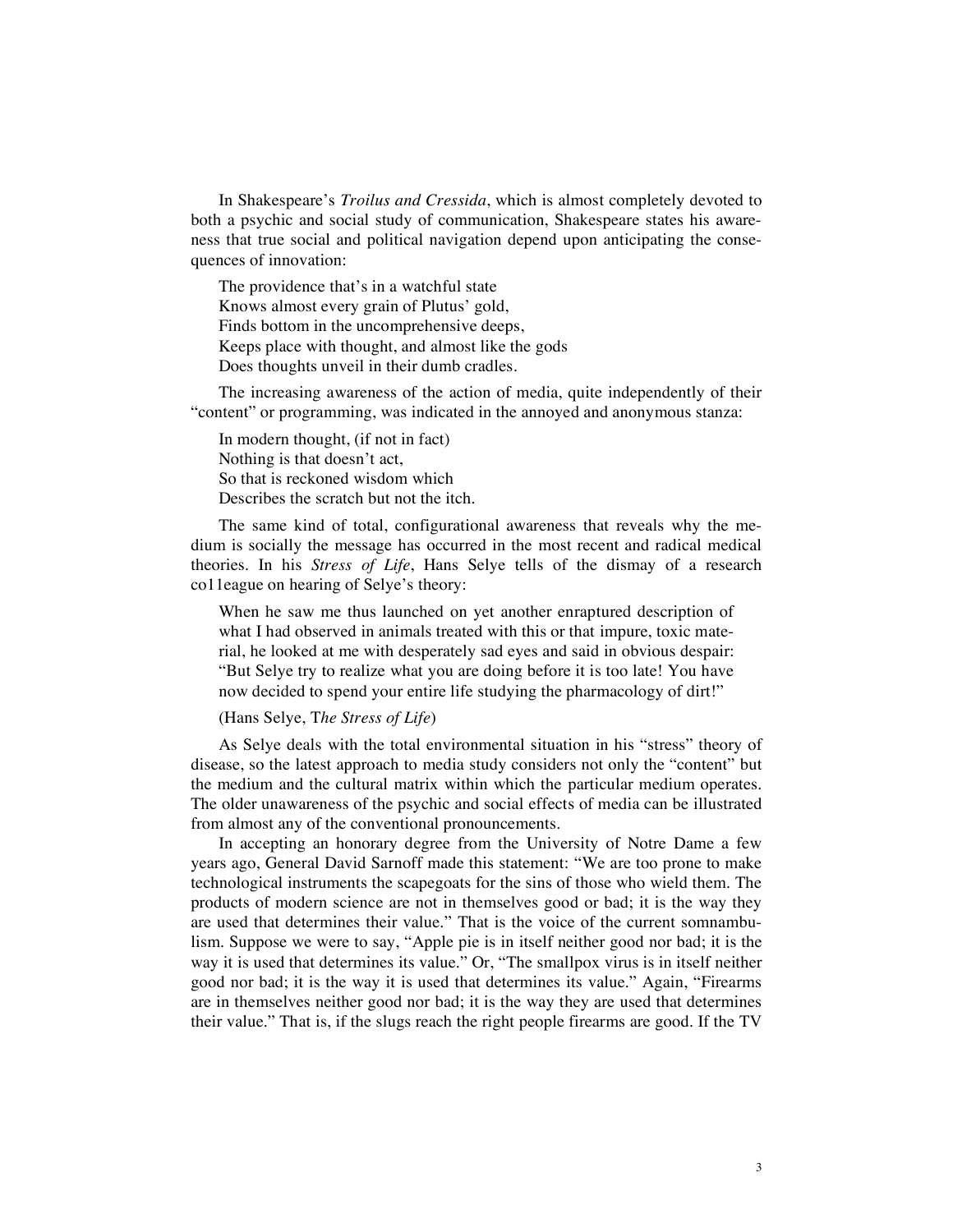tube fires the right ammunition at the right people it is good. I am not being perverse. There is simply nothing in the Sarnoff statement that will bear scrutiny, for it ignores the nature of the medium, of any and all media, in the true Narcissus style of one hypnotized by the amputation and extension of his own being in a new technical form. General Sarnoff went on to explain his attitude to the technology of print, saying that it was true that print caused much trash to circulate, but it had also disseminated the Bible and the thoughts of seers and philosophers. It has never occurred to General Sarnoff that any technology could do anything but add itself on to what we already are.

Such economists as Robert Theobald, W. W. Rostow, and John Kenneth Galbraith have been explaining for years how it is that "classical economics" cannot explain change or growth. And the paradox of mechanization is that although it is itself the cause of maximal growth and change, the principle of mechanization excludes the very possibility of growth or the understanding of change. For mechanization is achieved by fragmentation of any process and by putting the fragmented parts in a series. Yet, as David Hume showed in the eighteenth century, there is no principle of causality in a mere sequence. That one thing follows another accounts for nothing. Nothing follows from following, except change. So the greatest of all reversals occurred with electricity, that ended sequence by making things instant. With instant speed the causes of things began to emerge to awareness again, as they had not done with things in sequence and in concatenation accordingly. Instead of asking which came first, the chicken or the egg, it suddenly seemed that a chicken was an egg's idea for getting more eggs.

Just before an airplane breaks the sound barrier, sound waves become visible on the wings of the plane. The sudden visibility of sound just as sound ends is an apt instance of that great pattern of being that reveals new and opposite forms just as the earlier forms reach their peak performance. Mechanization was never so vividly fragmented or sequential as in the birth of the movies, the moment that translated us beyond mechanism into the world of growth and organic interrelation. The movie, by sheer speeding up the mechanical, carried us from the world of sequence and connections into the world of creative configuration and structure. The message of the movie medium is that of transition from lineal connections to configurations. It is the transition that produced the now quite correct observation: "If it works, it's obsolete." When electric speed further takes over from mechanical movie sequences, then the lines of force in structures and in media become loud and clear. We return to the inclusive form of the icon.

To a highly literate and mechanized culture the movie appeared as a world of triumphant illusions and dreams that money could buy. It was at this moment of the movie that cubism occurred and it has been described by E. H. Gombrich (*Art and Illusion*) as "the most radical attempt to stamp out ambiguity and to enforce one reading of the picture—that of a man-made construction, a colored canvas." For cubism substitutes all facets of an object simultaneously for the "point of view" or facet of perspective illusion. Instead of the specialized illusion of the third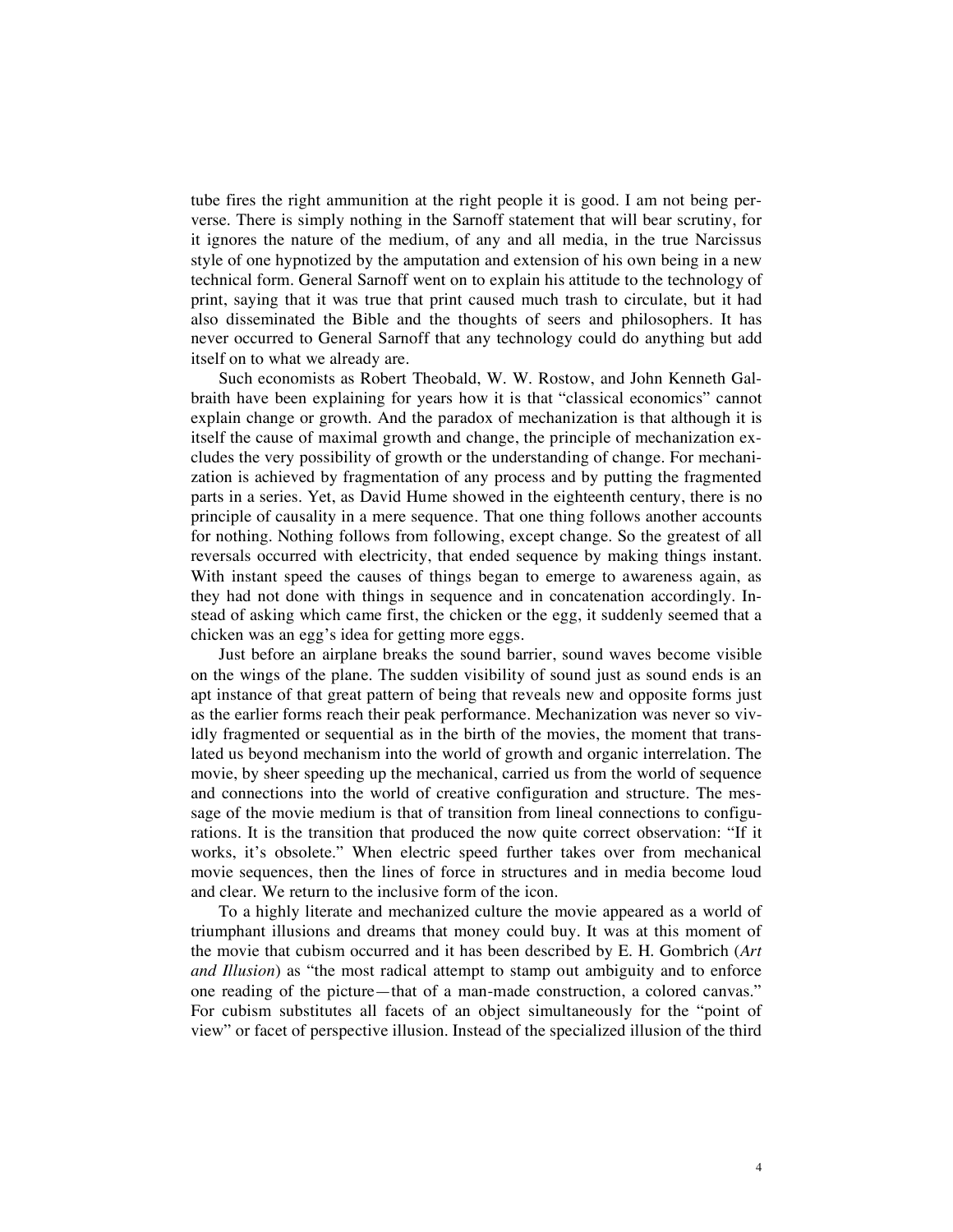dimension on canvas, cubism sets up an interplay of planes and contradiction or dramatic conflict of patterns, lights, textures that "drives home the message" by involvement. This is held by many to be an exercise in painting, not in illusion.

In other words, cubism, by giving the inside and outside, the top, bottom, back, and front and the rest, in two dimensions, drops the illusion of perspective in favor of instant sensory awareness of the whole. Cubism, by seizing on instant total awareness, suddenly announced that the *medium is the message*. Is it not evident that the moment that sequence yields to the simultaneous, one is in the world of the structure and of configuration? Is that not what has happened in physics as in painting, poetry, and in communication? Specialized segments of attention have shifted to total field, and we can now say, "The medium is the message" quite naturally. Before the electric speed and total field, it was not obvious that the medium is the message. The message, it seemed, was the "content," as people used to ask what a painting was about. Yet they never thought to ask what a melody was about, nor what a house or a dress was *about*. In such matters, people retained some sense of the whole pattern, of form and function as a unity. But in the electric age this integral idea of structure and configuration has become so prevalent that educational theory has taken up the matter. Instead of working with specialized "problems" in arithmetic, the structural approach now follows the lines of force in the field of number and has small children meditating about number theory and "sets."

Cardinal Newman said of Napoleon, "He understood the grammar of gunpowder." Napoleon had paid some attention to other media as well, especially the semaphore telegraph that gave him a great advantage over his enemies. He is on record for saying that "Three hostile newspapers are more to be feared than a thousand bayonets."

Alexis de Tocqueville was the first to master the grammar of print and typography. He was thus able to read off the message of coming change in France and America as if he were reading aloud from a text that had been handed to him. In fact, the nineteenth century in France and in America was just such an open book to de Tocqueville because he had learned the grammar of print. So he, also, knew when that grammar did not apply. He was asked why he did not write a book on England, since he knew and admired England. He replied:

One would have to have an unusual degree of philosophical folly to believe oneself able to judge England in six months. A year always seemed to me too short a time in which to appreciate the United States properly, and it is much easier to acquire clear and precise notions about the American Union than about Great Britain. In America all laws derive in a sense from the same line of thought. The whole of society, so to speak, is founded upon a single fact; everything springs from a simple principle. One could compare America to a forest pierced by a multitude of straight roads all converging on the same point. One has only to find the center and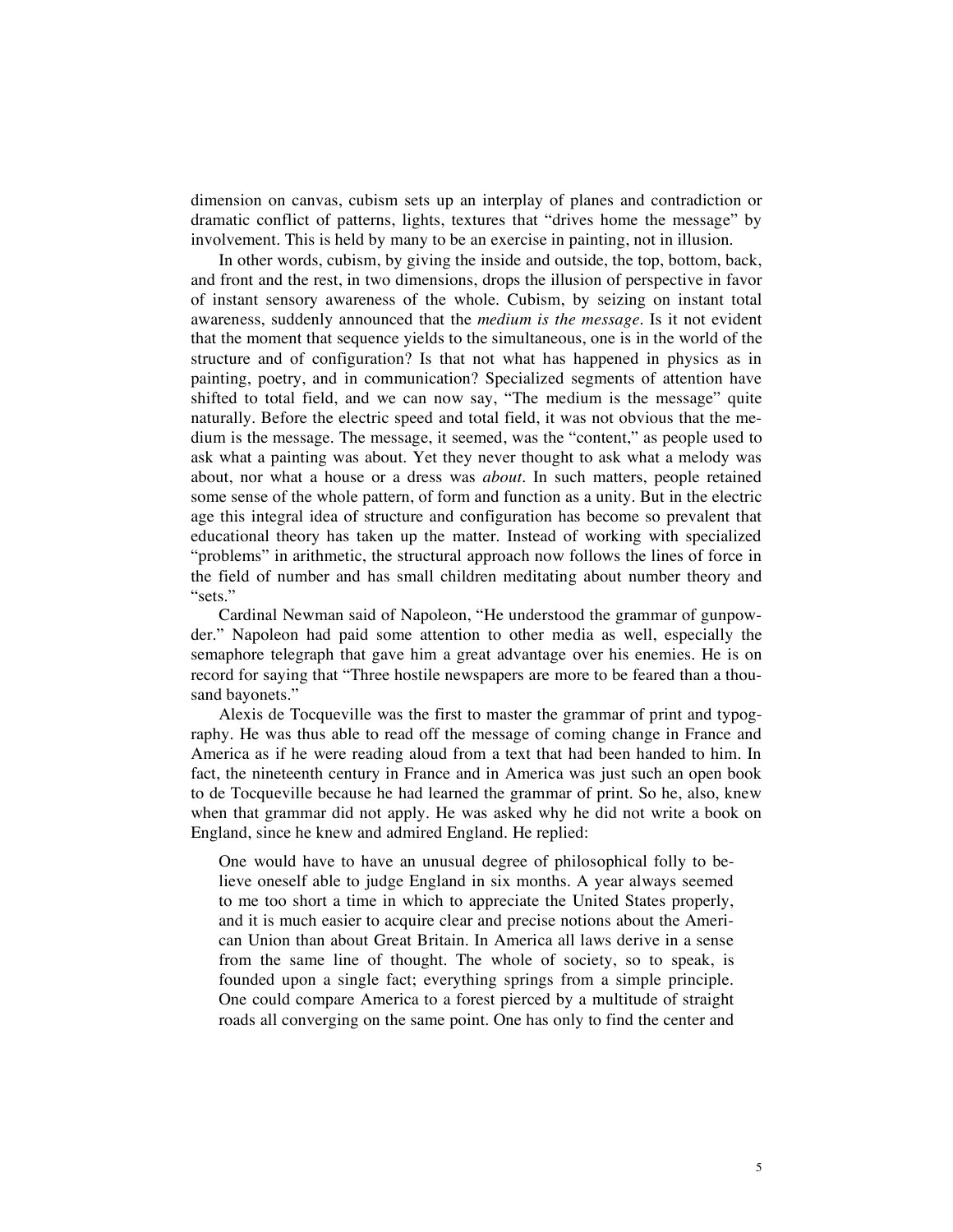everything is revealed at a glance. But in England the paths run criss-cross, and it is only by travelling down each one of them that one can build up a picture of the whole.

De Tocqueville in earlier work on the French Revolution, had explained how it was the printed word that, achieving cultural saturation in the eighteenth century, had homogenized the French nation. Frenchmen were the same kind of people from north to south. The typographic principles of uniformity, continuity, and lineality had overlaid the complexities of ancient feudal and oral society. The Revolution was carried out by the new literati and lawyers.

In England, however, such was the power of the ancient oral traditions of common law, backed by the medieval institution of Parliament, that no uniformity or continuity of the new visual print culture could take complete hold. The result was that the most important event in English history has never taken place; namely, the English Revolution on the lines of the French Revolution. The American Revolution had no medieval legal institutions to discard or to root out, apart from monarchy. And many have held that the American Presidency has become very much more personal and monarchical than any European monarch ever could be.

De Tocqueville's contrast between England and America is clearly based on the fact of typography and of print culture creating uniformity and continuity. England, he says, has rejected this principle and clung to the dynamic or oral commonlaw tradition. Hence the discontinuity and unpredictable quality of English culture. The grammar of print cannot help to construe the message of oral and nonwritten culture and institutions. The English aristocracy was properly classified as barbarian by Matthew Arnold because its power and status had nothing to do with literacy or with the cultural forms of typography. Said the Duke of Gloucester to Edward Gibbon upon the publication of his *Decline and Fall:* "Another damned fat book, eh, Mr. Gibbon? Scribble, scribble, scribble, eh, Mr. Gibbon?" De Tocqueville was a highly literate aristocrat who was quite able to be detached from the values and assumptions of typography. That is why he alone understood the grammar of typography. And it is only on those terms, standing aside from any structure or medium, that its principles and lines of force can be discerned. For any medium has the power of imposing its own assumption on the unwary. Prediction and control consist in avoiding this subliminal state of Narcissus trance. But the greatest aid to this end is simply in knowing that the spell can occur immediately upon contact, as in the first bars of a melody.

*A Passage to India* by E. M. Forster is a dramatic study of the inability of oral and intuitive oriental culture to meet with the rational, visual European patterns of experience. "Rational," of course, has for the West long meant "uniform and continuous and sequential." In other words, we have confused reason with literacy, and rationalism with a single technology. Thus in the electric age man seems to the conventional West to become irrational. In Forster's novel the moment of truth and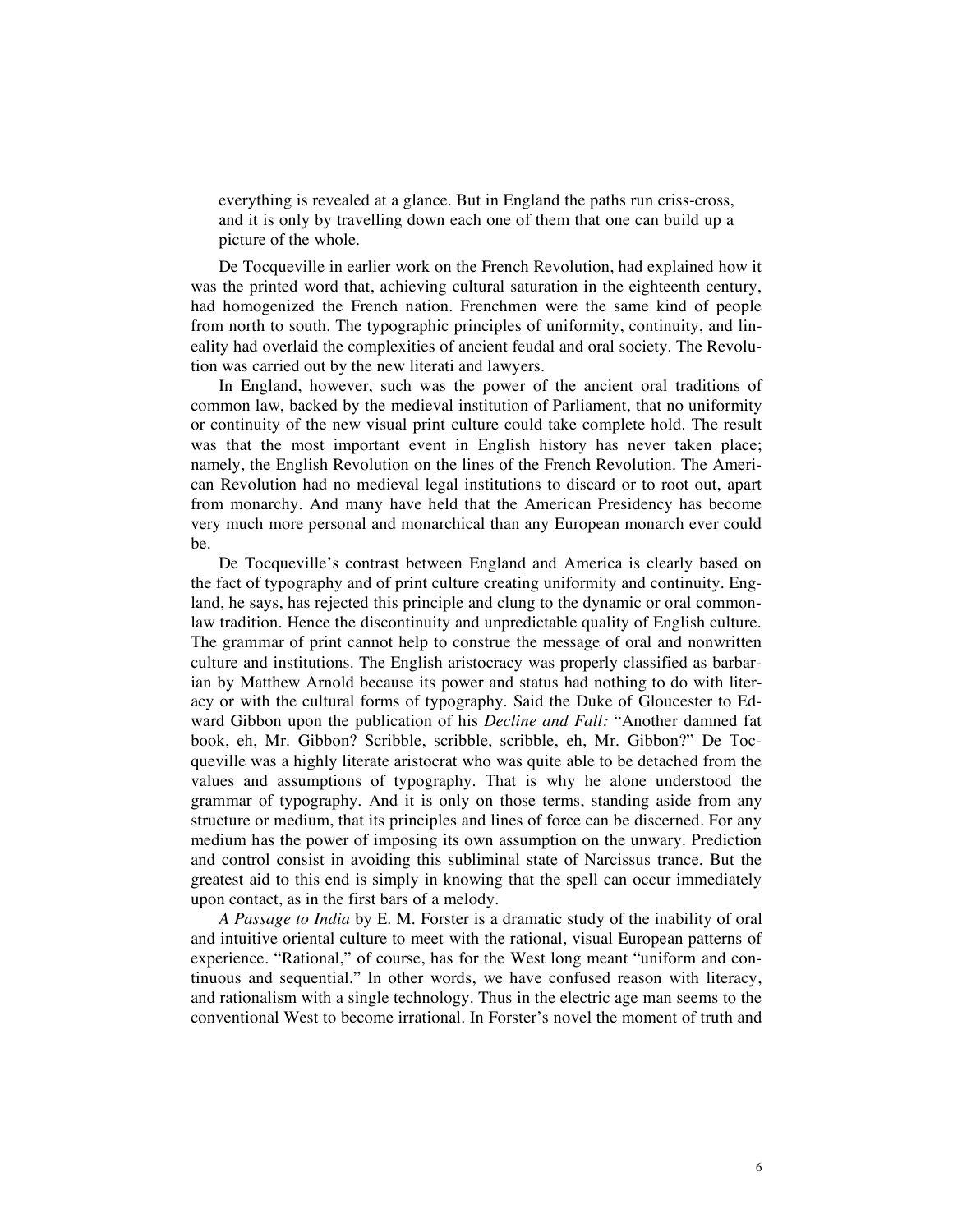dislocation from the typographic trance of the West comes in the Marabar Caves. Adela Quested's reasoning powers cannot cope with the total inclusive field of resonance that is India. After the Caves: "Life went on as usual, but had no consequences, that is to say, sounds did not echo nor thought develop. Everything seemed cut off at its root and therefore infected with illusion."

*A Passage to India* (the phrase is from Whitman, who saw America headed Eastward) is a parable of Western man in the electric age, and is only incidentally related to Europe or the Orient. The ultimate conflict between sight and sound, between written and oral kinds of perception and organization of existence is upon us. Since understanding stops action, as Nietzsche observed, we can moderate the fierceness of this conflict by understanding the media that extend us and raise these wars within and without us.

Detribalization by literacy and its traumatic effects on tribal man is the theme of a book by the psychiatrist J. C. Carothers, *The African Mind in Health and Disease* (World Health Organization, Geneva, 1953). Much of his material appeared in an article in *Psychiatry* magazine, November, 1959: "The Culture, Psychiatry, and the Written Word." Again, it is electric speed that has revealed the lines of force operating from Western technology in the remotest areas of bush, savannah, and desert. One example is the Bedouin with his battery radio on board the camel. Submerging natives with floods of concepts for which nothing has prepared them is the normal action of all of our technology. But with electric media Western man himself experiences exactly the same inundation as the remote native. We are no more prepared to encounter radio and TV in our literate milieu than the native of Ghana is able to cope with the literacy that takes him out of his collective tribal world and beaches him in individual isolation. We are as numb in our new electric world as the native involved in our literate and mechanical culture.

Electric speed mingles the cultures of prehistory with the dregs of industrial marketeers, the nonliterate with semiliterate and the postliterate. Mental breakdown of varying degrees is the very common result of uprooting and inundation with new information and endless new patterns of information. Wyndham Lewis made this a theme of his group of novels called *The Human Age*. The first of these, *The Childermass*, is concerned precisely with accelerated media change as a kind of massacre of the innocents. In our own world as we become more aware of the effects of technology on psychic formation and manifestation, we are losing all confidence in our right to assign guilt. Ancient prehistoric societies regard violent crime as pathetic. The killer is regarded as we do a cancer victim. "How terrible it must be to feel like that," they say. J. M. Synge took up this idea very effectively in his *Playboy of the Western World*.

If the criminal appears as a nonconformist who is unable to meet the demand of technology that we behave in uniform and continuous patterns, literate man is quite inclined to see others who cannot conform as somewhat pathetic. Especially the child, the cripple, the woman, and the colored person appear in a world of visual and typographic technology as victims of injustice. On the other hand, in a cul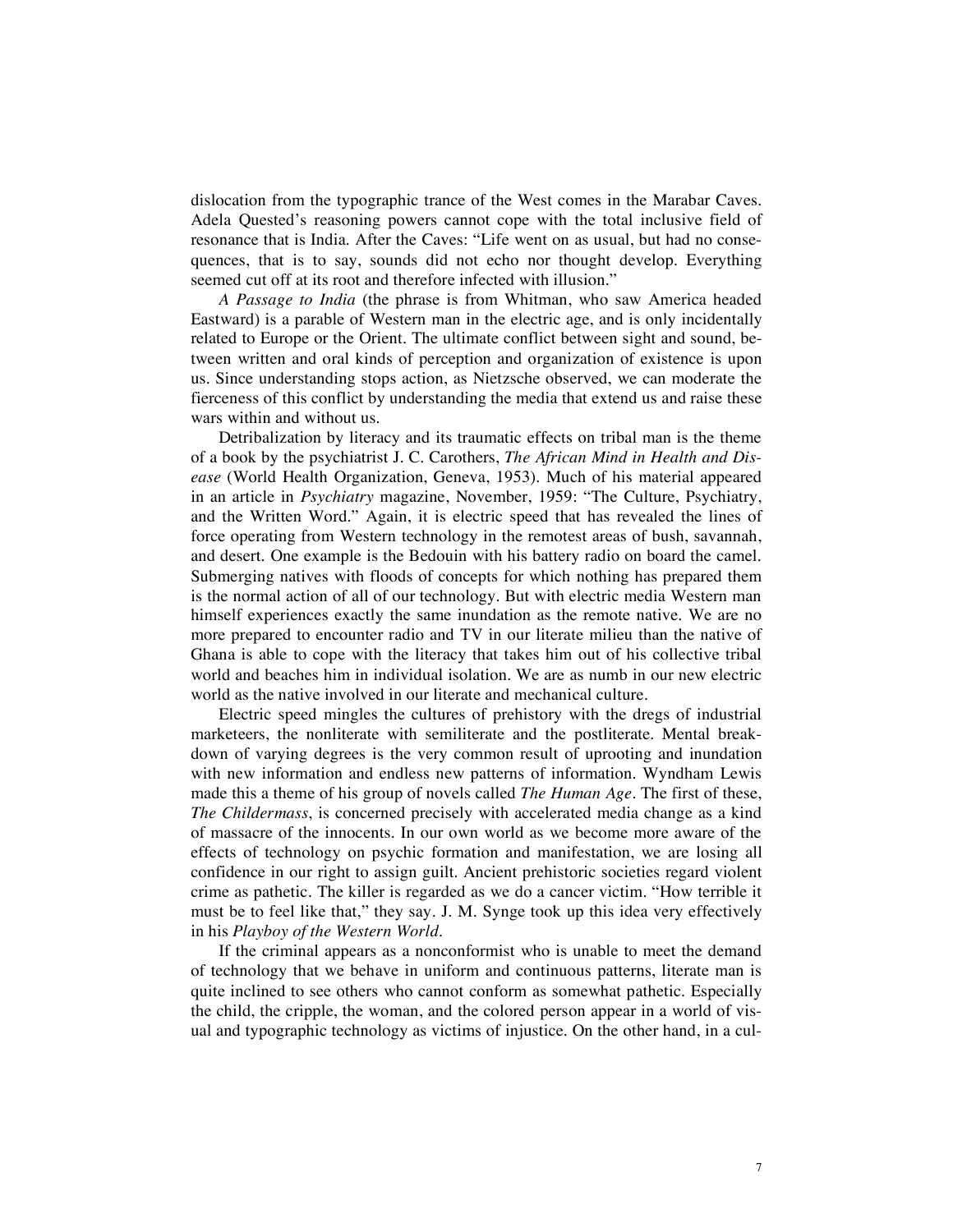ture that assigns roles instead of jobs to people—the dwarf, the skew, the child create their own spaces. They are not expected to fit into some uniform and repeatable niche that is not their size anyway. Consider the phrase "It's a man's world." As a quantitative observation endlessly repeated from within a homogenized culture, this phrase refers to the men in such a culture who have to be homogenized Dagwoods in order to belong at all. It is in our I.Q. testing that we have produced the greatest flood of misbegotten standards. Unaware of our typographic cultural bias, our testers assume that uniform and continuous habits are a sign of intelligence, thus eliminating the ear man and the tactile man.

C. P. Snow, reviewing a book of A. L. Rowse (*The New York Times Book Review*, December 24, 1961) on *Appeasement* and the road to Munich, describes the top level of British brains and experience in the 1930s. "Their I.Q.'s were much higher than usual among political bosses. Why were they such a disaster?" The view of Rowse, Snow approves: "They would not listen to warnings because they did not wish to hear." Being anti-Red made it impossible for them to read the message of Hitler. But their failure was as nothing compared to our present one. The American stake in literacy as a technology or uniformity applied to every level of education, government, industry, and social life is totally threatened by the electric technology. The threat of Stalin or Hitler was external. The electric technology is within the gates, and we are numb, deaf, blind, and mute about its encounter with the Gutenberg technology, on and through which the American way of life was formed. It is, however, no time to suggest strategies when the threat has not even been acknowledged to exist. I am in the position of Louis Pasteur telling doctors that their greatest enemy was quite invisible, and quite unrecognized by them. Our conventional response to all media, namely that it is how they are used that counts, is the numb stance of the technological idiot. For the "content" of a medium is like the juicy piece of meat carried by the burglar to distract the watchdog of the mind. The effect of the medium is made strong and intense just because it is given another medium as "content." The content of a movie is a novel or a play or an opera. The effect of the movie form is not related to its program content. The "content" of writing or print is speech, but the reader is almost entirely unaware either of print or of speech.

Arnold Toynbee is innocent of any understanding of media as they have shaped history' but he is full of examples that the student of media can use. At one moment he can seriously suggest that adult education, such as the Workers Educational Association in Britain, is a useful counterforce to the popular press. Toynbee considers that although all of the oriental societies have in our time accepted the industrial technology and its political consequences: "On the cultural plane, however, there is no uniform corresponding tendency." (Somervell, I. 267) This is like the voice of the literate man, floundering in a milieu of ads, who boasts, "Personally, I pay no attention to ads." The spiritual and cultural reservations that the oriental peoples may have toward our technology will avail them not at all. The effects of technology do not occur at the level of opinions or concepts, but alter sense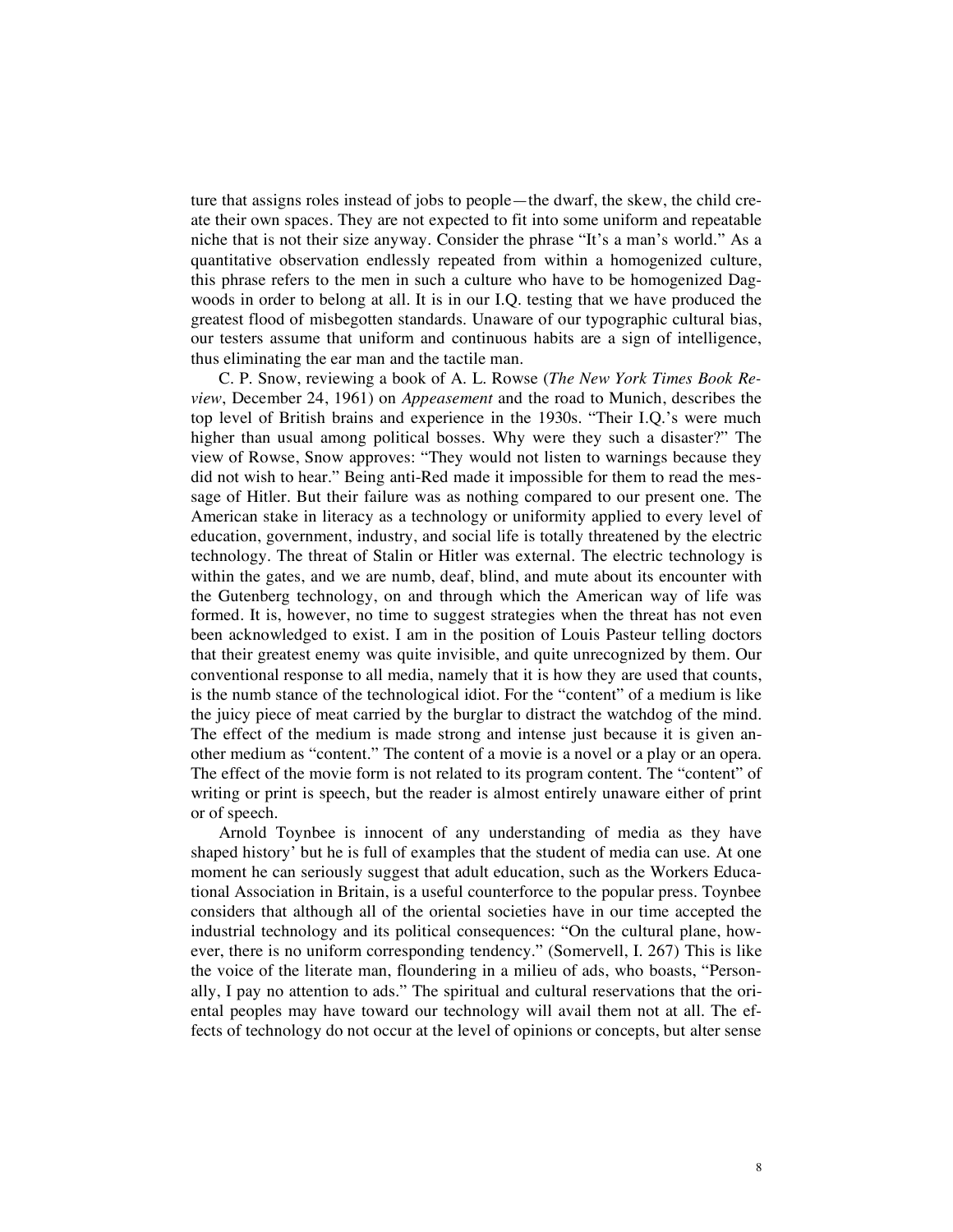ratios or patterns of perception steadily and without any resistance. The serious artist is the only person able to encounter technology with impunity, just because he is an expert aware of the changes in sense perception.

The operation of the money medium in seventeenth century Japan had effects not unlike the operation of typography in the West. The penetration of the money economy, wrote G. B. Sansom (in *Japan*, Cresset Press, London, 1931) "caused a slow but irresistible revolution, culminating in the breakdown of feudal government and the resumption of intercourse with foreign countries after more than two hundred years of seclusion." Money has reorganized the sense life of peoples just because it is an *extension* of our sense lives. This change does not depend upon approval or disapproval of those living in the society.

Arnold Toynbee made one approach to the transforming power of media in his concept of "etherialization," which he holds to be the principle of progressive simplification and efficiency in any organization or technology. Typically, he is ignoring the *effect* of the challenge of these forms upon the response of our senses. He imagines that it is the response of our opinions that is relevant to the effect of media and technology in society, a "point of view" that is plainly the result of the typographic spell. For the man in a literate and homogenized society ceases to be sensitive to the diverse and discontinuous life of forms. He acquires the illusion of the third dimension and the "private point of view" as part of his Narcissus fixation, and is quite shut off from Blake's awareness or that of the Psalmist, that we become what we behold.

Today when we want to get our bearings in our own culture, and have need to stand aside from the bias and pressure exerted by any technical form of human expression, we have only to visit a society where that particular form has not been felt, or a historical period in which it was unknown. Professor Wilbur Schramm made such a tactical move in studying *Television in the Lives of Our Children*. He found areas where TV had not penetrated at all and ran some tests. Since he had made no study of the peculiar nature of the TV image, his tests were of "content" preferences, viewing time, and vocabulary counts. In a word, his approach to the problem was a literary one, albeit unconsciously so. Consequently, he had nothing to report. Had his methods been employed in 1500 A.D. to discover the effects of the printed book in the lives of children or adults, he could have found out nothing of the changes in human and social psychology resulting from typography. Print created individualism and nationalism in the sixteenth century. Program and "content" analysis offer no clues to the magic of these media or to their subliminal charge.

Leonard Doob, in his report *Communication in Africa*, tells of one African who took great pains to listen each evening to the BBC news, even though he could understand nothing of it. Just to be in the presence of those sounds at 7 P.M. each day was important for him. His attitude to speech was like ours to melody the resonant intonation was meaning enough. In the seventeenth century our ancestors still shared this native's attitude to the forms of media, as is plain in the fol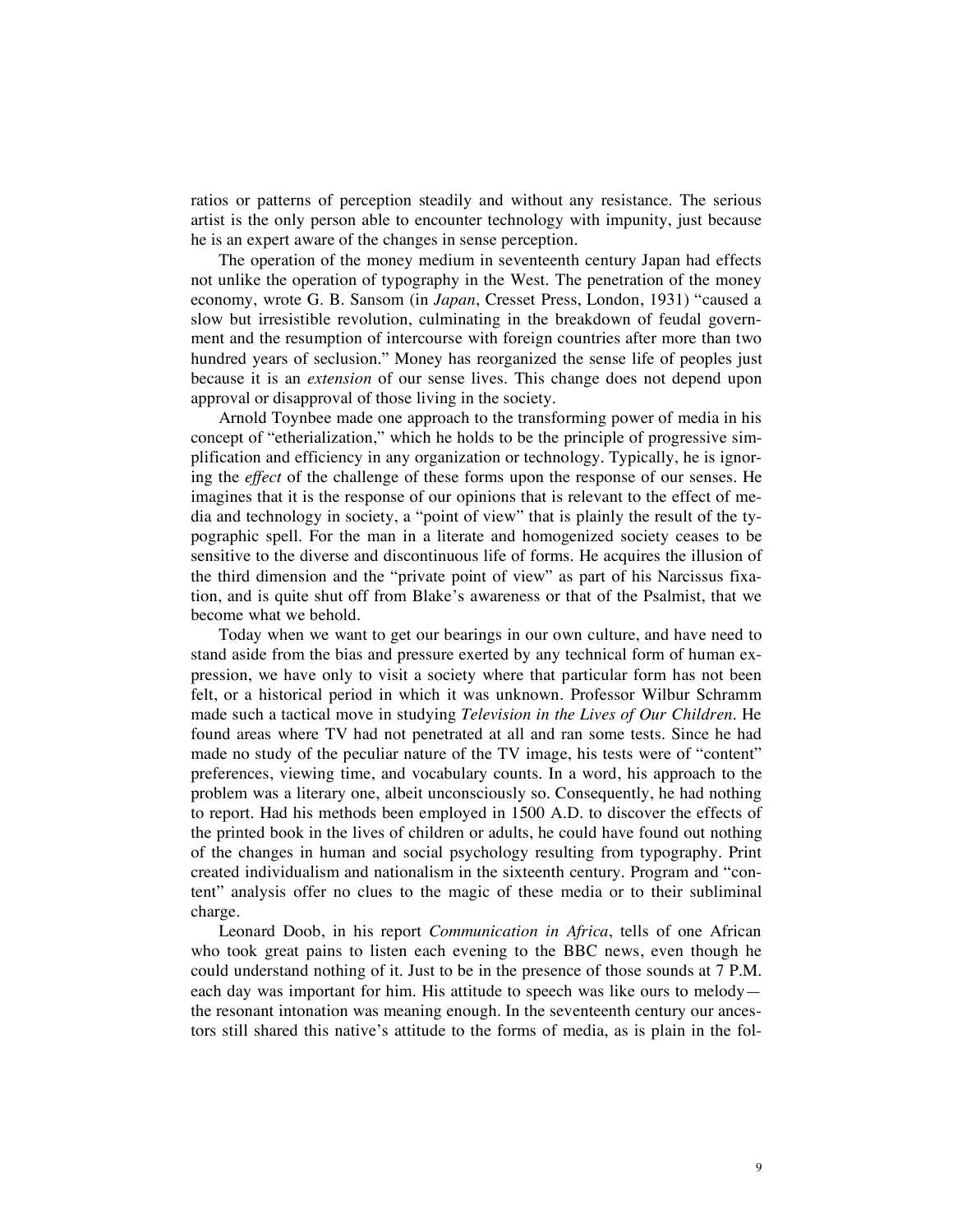lowing sentiment of the Frenchman Bernard Lam expressed in *The Art of Speaking* (London, 1696):

'Tis an effect of the Wisdom of God, who created Man to be happy, that whatever is useful to his conversation (way of life) is agreeable to him  $\dots$ because all victual that conduces to nourishment is relishable, whereas other things that cannot be assimulated and be turned into our substance are insipid. A Discourse cannot be pleasant to the Hearer that is not easie to the Speaker; nor can it be easily pronounced unless it be heard with delight.

Here is an equilibrium theory of human diet and expression such as even now we are only striving to work out again for media after centuries of fragmentation and specialism.

Pope Pius XII was deeply concerned that there be serious study of the media today. On February 17, 1950, he said:

It is not an exaggeration to say that the future of modern society and the stability of its inner life depend in large part on the maintenance of an equilibrium between the strength of the techniques of communication and the capacity of the individual's own reaction.

Failure in this respect has for centuries been typical and total for mankind. Subliminal and docile acceptance of media impact has made them prisons without walls for their human users. As A. J. Liebling remarked in his book *The Press*, a man is not free if he cannot see where he is going, even if he has a gun to help him get there. For each of the media is also a powerful weapon with which to clobber other media and other groups. The result is that the present age has been one of multiple civil wars that are not limited to the world of art and entertainment. In *War and Human Progress*, Professor J. U. Nef declared: "The total wars of our time have been the result of a series of intellectual mistakes . . ."

If the formative power in the media are the media themselves, that raises a host of large matters that can only be mentioned here, although they deserve volumes. Namely' that technological media are staples or natural resources, exactly as are coal and cotton and oil. Anybody will concede that society whose economy is dependent upon one or two major staples like cotton, or grain, or lumber, or fish, or cattle is going to have some obvious social patterns of organization as a result. Stress on a few major staples creates extreme instability in the economy but great endurance in the population. The pathos and humor of the American South are embedded in such an economy of limited staples. For a society configured by reliance on a few commodities accepts them as a social bond quite as much as the metropolis does the press. Cotton and oil, like radio and TV, become "fixed charges" on the entire psychic life of the community. And this pervasive fact creates the unique cultural flavor of any society. It pays through the nose and all its other senses for each staple that shapes its life.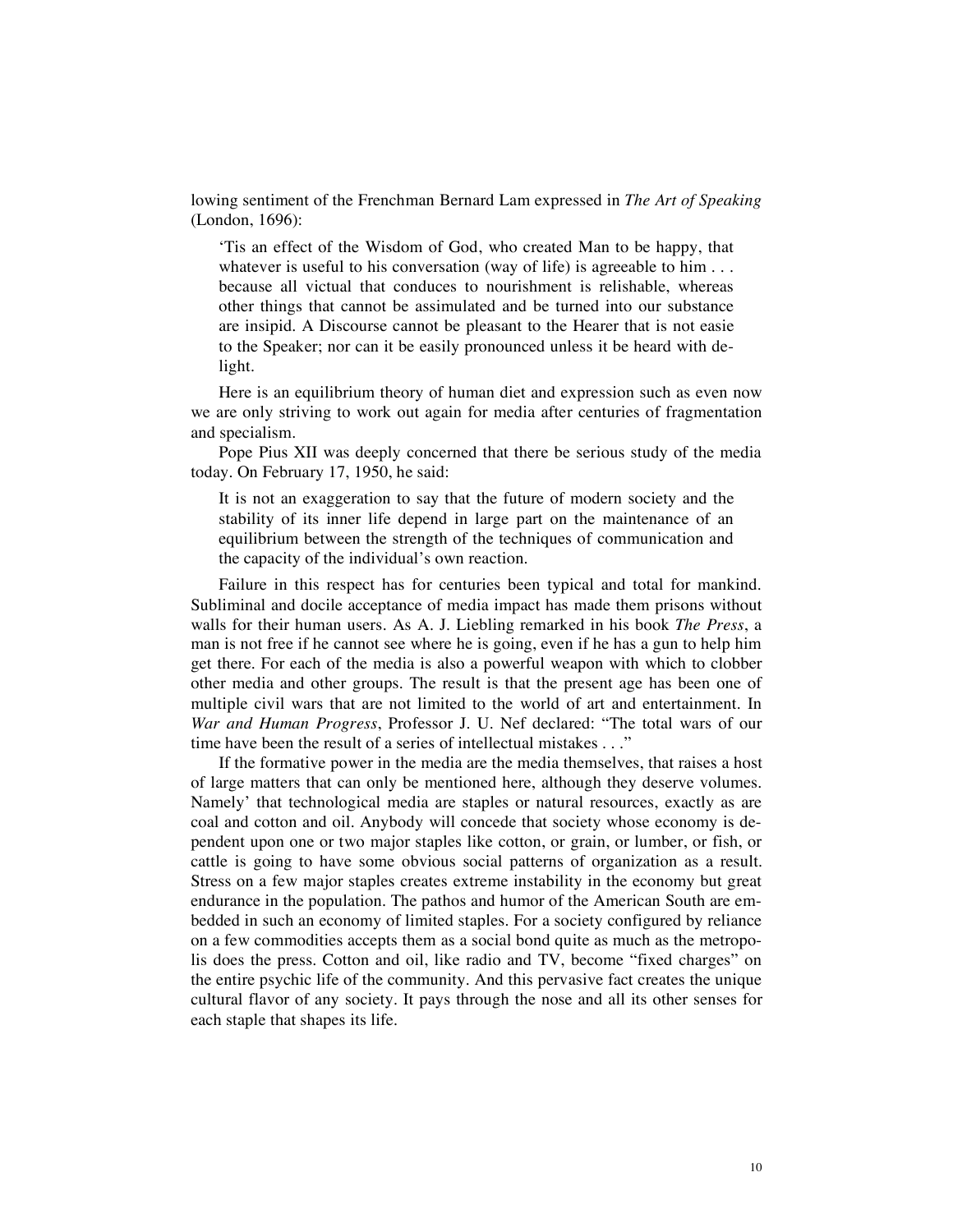That our human senses, of which all media are extensions are also fixed charges on our personal energies, and that they also configure the awareness and experience of each one of us may be perceived in another connection mentioned by the psychologist C. G. Jung:

Every Roman was surrounded by slaves. The slave and his psychology flooded ancient Italy, and every Roman became inwardly, and of course unwittingly, a slave. Because living constantly in the atmosphere of slaves, he became infected through the unconscious with their psychology. No one can shield himself from such an influence (*Contributions to Analytical Psychology*, London, 1928).

CHAPTER 7

Challenge and Collapse

## *The Nemesis of Creativity*

It was Bertrand Russell who declared that the great discovery of the twentieth century was the technique of the suspended judgment. A. N. Whitehead, on the other hand, explained how the great discovery of the nineteenth century was the discovery of the technique of discovery. Namely, the technique of starting with the thing to be discovered and working back, step by step, as on an assembly line, to the point at which it is necessary to start in order to reach the desired object. In the arts this meant starting with the *effect* and then inventing a poem, painting, or building that would have just that effect and no other.

But the "technique of the suspended judgment" goes further. It anticipates the effect of, say, an unhappy childhood on an adult, and offsets the effect before it happens. In psychiatry it is the technique of total permissiveness extended as an anesthetic for the mind, while various adhesions and moral effects of false judgments are systematically eliminated.

This is a very different thing from the numbing or narcotic effect of new technology that lulls attention while the new form slams the gates of judgment and perception. For massive social surgery is needed to insert new technology into the group mind, and this is achieved by the built-in numbing apparatus discussed earlier. Now the "technique of the suspended judgment" presents the possibility of rejecting the narcotic and of postponing indefinitely the operation of inserting the new technology in the social psyche. A new stasis is in prospect.

Werner Heisenberg, in *The Physicist's Conception of Nature*, is an example of the new quantum physicist whose over-all awareness of forms suggests to him that we would do well to stand aside from most of them. He points out that technical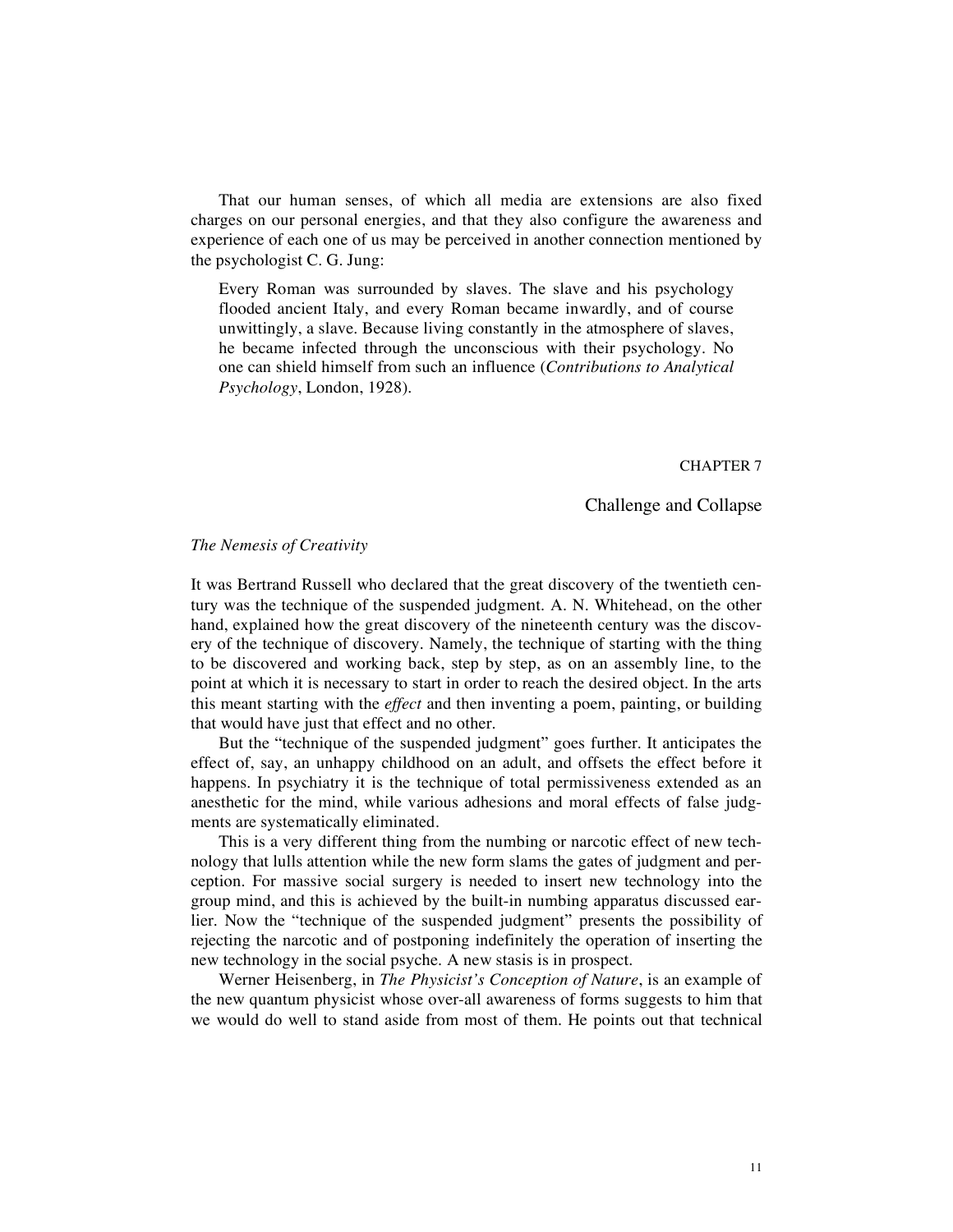change alters not only habits of life, but patterns of thought and valuation, citing with approval the outlook of the Chinese sage:

As Tzu-Gung was traveling through the regions north of the river Han, he saw an old man working in his vegetable garden. He had dug an irrigation ditch. The man would descend into a well, fetch up a vessel of water in his arms and pour it out into the ditch. While his efforts were tremendous the results appeared to be very meager.

Tzu-Gung said, "There is a way whereby you can irrigate a hundred ditches in one day, and whereby you can do much with little effort. Would you not like to hear of it?"

Then the gardener stood up, looked at him and said, "And what would that be?"

Tzu-Gung replied, "You take a wooden lever, weighted at the back and light in front. In this way you can bring up water so quickly that it just gushes out. This is called a draw-well."

Then anger rose up in the old man's face, and he said "I have heard my teacher say that whoever uses machines does all his work like a machine. He who does his work like a machine grows a heart like a machine, and he who carries the heart of a machine in his breast loses his simplicity. He who has lost his simplicity becomes unsure in the strivings of his soul. Uncertainty in the strivings of the soul is something which does not agree with honest sense. It is not that I do not know of such things; I am ashamed to use them."

Perhaps the most interesting point about this anecdote is that it appeals to a modern physicist. It would not have appealed to Newton or to Adam Smith, for they were great experts and advocates of the fragmentary and the specialist approaches. It is by means quite in accord with the outlook of the Chinese sage that Hans Selye works at his "stress" idea of illness. In the 1 920s he had been baffled at why physicians always seemed to concentrate on the recognition of individual diseases and specific remedies for such isolated causes, while never paying any attention to the "syndrome of just being sick." Those who are concerned with the program "content" of media and not with the medium proper, appear to be in the position of physicians who ignore the "syndrome of just being sick." Hans Selye, in tackling a total, inclusive approach to the field of sickness, began what Adolphe Jonas has continued in *Irritation and Counter-irritation*; namely, a quest for the response to injury as such, or to novel impact of any kind. Today we have anesthetics that enable us to perform the most frightful physical operations on one another.

The new media and technologies by which we amplify and extend ourselves constitute huge collective surgery carried out on the social body with complete disregard for antiseptics. If the operations are needed, the inevitability of infecting the whole system during the operation has to be considered. For in operating on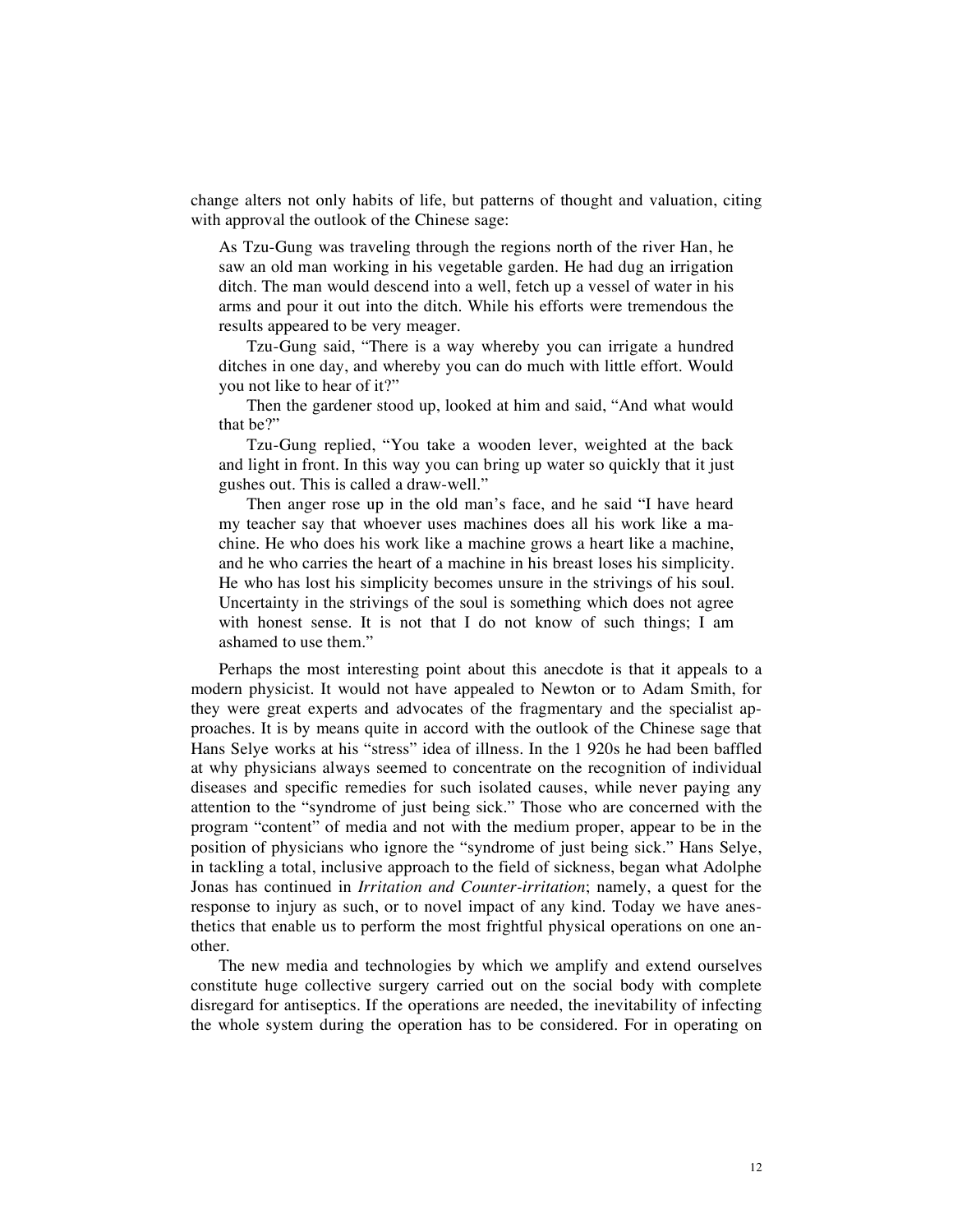society with a new technology, it is not the incised area that is most affected. The area of impact and incision is numb. It is the entire system that is changed. The effect of radio is visual, the effect of the photo is auditory. Each new impact shifts the ratios among all the senses. What we seek today is either a means of controlling these shifts in the sense-ratios of the psychic and social outlook, or a means of avoiding them altogether. To have a disease without its symptoms is to be immune. No society has ever known enough about its actions to have developed immunity to its new extensions or technologies. Today we have begun to sense that art may be able to provide such immunity.

In the history of human culture there is no example of a conscious adjustment of the various factors of personal and social life to new extensions except in the puny and peripheral efforts of artists. The artist picks up the message of cultural and technological challenge decades before its transforming impact occurs. He, then, builds models or Noah's arks for facing the change that is at hand. "The war of 1870 need never have been fought had people read my *Sentimental Education,*" said Gustave Haubert.

It is this aspect of *new* art that Kenneth Galbraith recommends to the careful study of businessmen who want to stay in business. For in the electric age there is no longer any sense in talking about the artist's being ahead of his time. Our technology is, also, ahead of its time, if we reckon by the ability to recognize it for what it is. To prevent undue wreckage in society, the artist tends now to move from the ivory tower to the control tower of society. Just as higher education is no longer a frill or luxury but a stark need of production and operational design in the electric age, so the artist is indispensable in the shaping and analysis and understanding of the life of forms, and structures created by electric technology.

The percussed victims of the new technology have invariably muttered clichés about the impracticality of artists and their fanciful preferences. But in the past century it has come to be generally acknowledged that, in the words of Wyndham Lewis, "The artist is always engaged in writing a detailed history of the future because he is the only person aware of the nature of the present." Knowledge of this simple fact is now needed for human survival. The ability of the artist to sidestep the bully blow of new technology of any age, and to parry such violence with full awareness, is age-old. Equally age-old is the inability of the percussed victims, who cannot sidestep the new violence, to recognize their need of the artist. To reward and to make celebrities of artists can, also, be a way of ignoring their prophetic work, and preventing its timely use for survival. The artist is the man in any field, scientific or humanistic, who grasps the implications of his actions and of new knowledge in his own time. He is the man of integral awareness.

The artist can correct the sense ratios before the blow of new technology has numbed conscious procedures. He can correct them before numbness and subliminal groping and reaction begin. If this is true, how is it possible to present the matter to those who are in a position to do something about it? If there were even a remote likelihood of this analysis being true, it would warrant a global armistice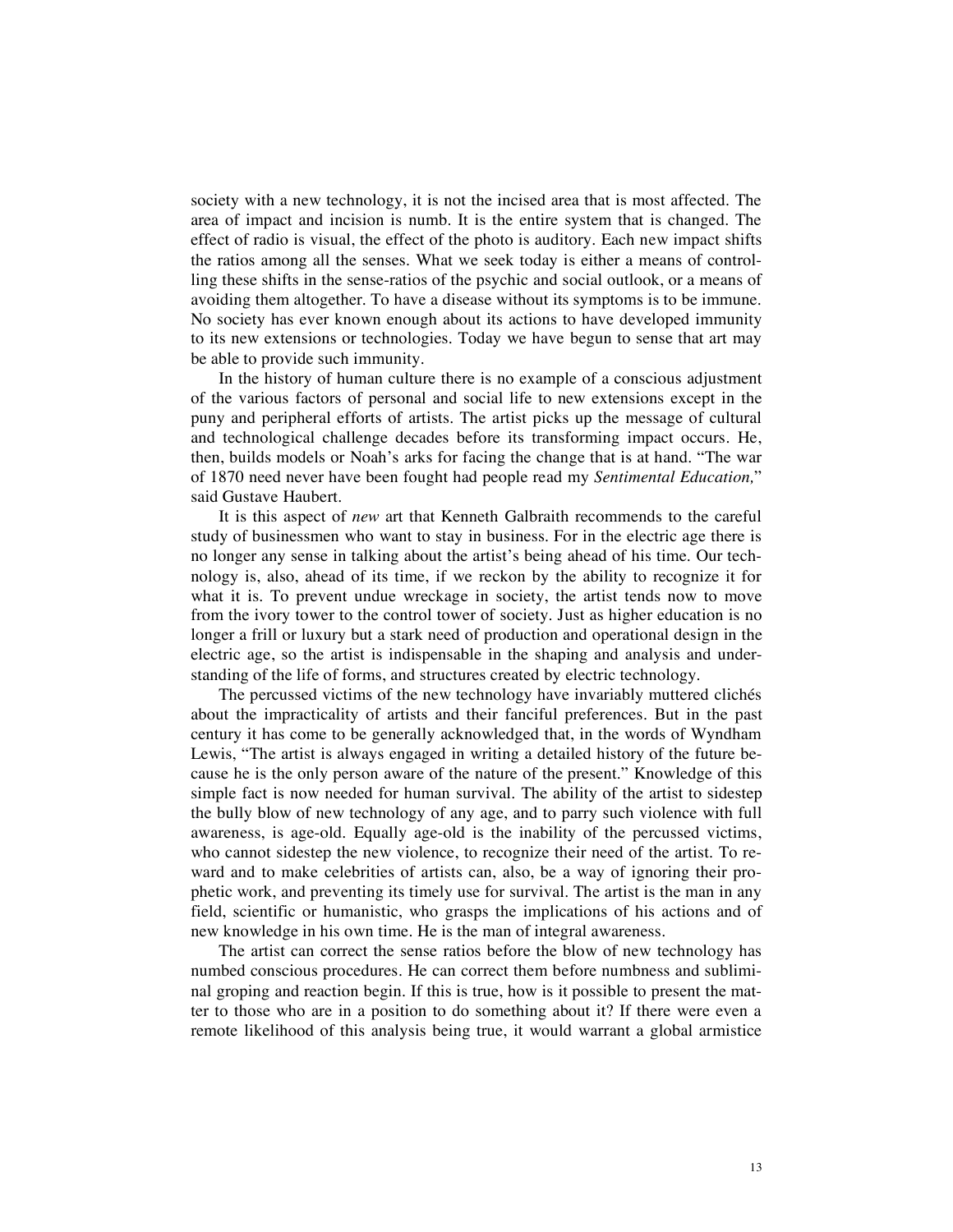and period of stocktaking. If it is true that the artist possesses the means of anticipating and avoiding the consequences of technological trauma, then what are we to think of the world and bureaucracy of "art appreciation"? Would it not seem suddenly to be a conspiracy to make the artist a frill, a fribble, or a Milltown? If men were able to be convinced that art is precise advance knowledge of how to cope with the psychic and social consequences of the next technology, would they all become artists? Or would they begin a careful translation of new art forms into social navigation charts? I am curious to know what would happen if art were suddenly seen for what it is, namely, exact information of how to rearrange one's psyche in order to anticipate the next blow from our own extended faculties. Would we, then, cease to look at works of art as an explorer might regard the gold and gems used as the ornaments of simple nonliterates?

At any rate, in experimental art, men are given the exact specifications of coming violence to their own psyches from their own counter-irritants or technology. For those parts of ourselves that we thrust out in the form of new invention are attempts to counter or neutralize collective pressures and irritations. But the counterirritant usually proves a greater plague than the initial irritant, like a drug habit. And it is here that the artist can show us how to "ride with the punch," instead of "taking it on the chin." It can only be repeated that human history is a record of "taking it on the chin."

Emile Durkheim long ago expressed the idea that the specialized task always escaped the action of the social conscience. In this regard, it would appear that the artist is the social conscience and is treated accordingly! "We have no art," say the Balinese; "we do everything as well as possible."

The modern metropolis is now sprawling helplessly after the impact of the motorcar. As a response to the challenge of railway speeds the suburb and the garden city arrived too late, or just in time to become a motorcar disaster. For an arrangement of functions adjusted to one set of intensities becomes unbearable at another intensity. And a technological extension of our bodies designed to alleviate physical stress can bring on psychic stress that may be much worse. Western specialist technology transferred to the Arab world in late Roman times released a furious discharge of tribal energy.

The somewhat devious means of diagnosis that have to be used to pin down the actual form and impact of a new medium are not unlike those indicated in detective fiction by Peter Cheyney. In *You Can't Keep the Change* (Collins, London, 1956) he wrote:

A case to Callaghan was merely a collection of people, some of whom,—all of whom—were giving incorrect information, or telling lies, because circumstances either forced them or led them into the process.

But the fact that they *had* to tell lies; *had* to give false impressions, necessitated a reorientation of their own viewpoints and their own lives. Sooner or later they became exhausted or careless. Then, and not until then, was an investigator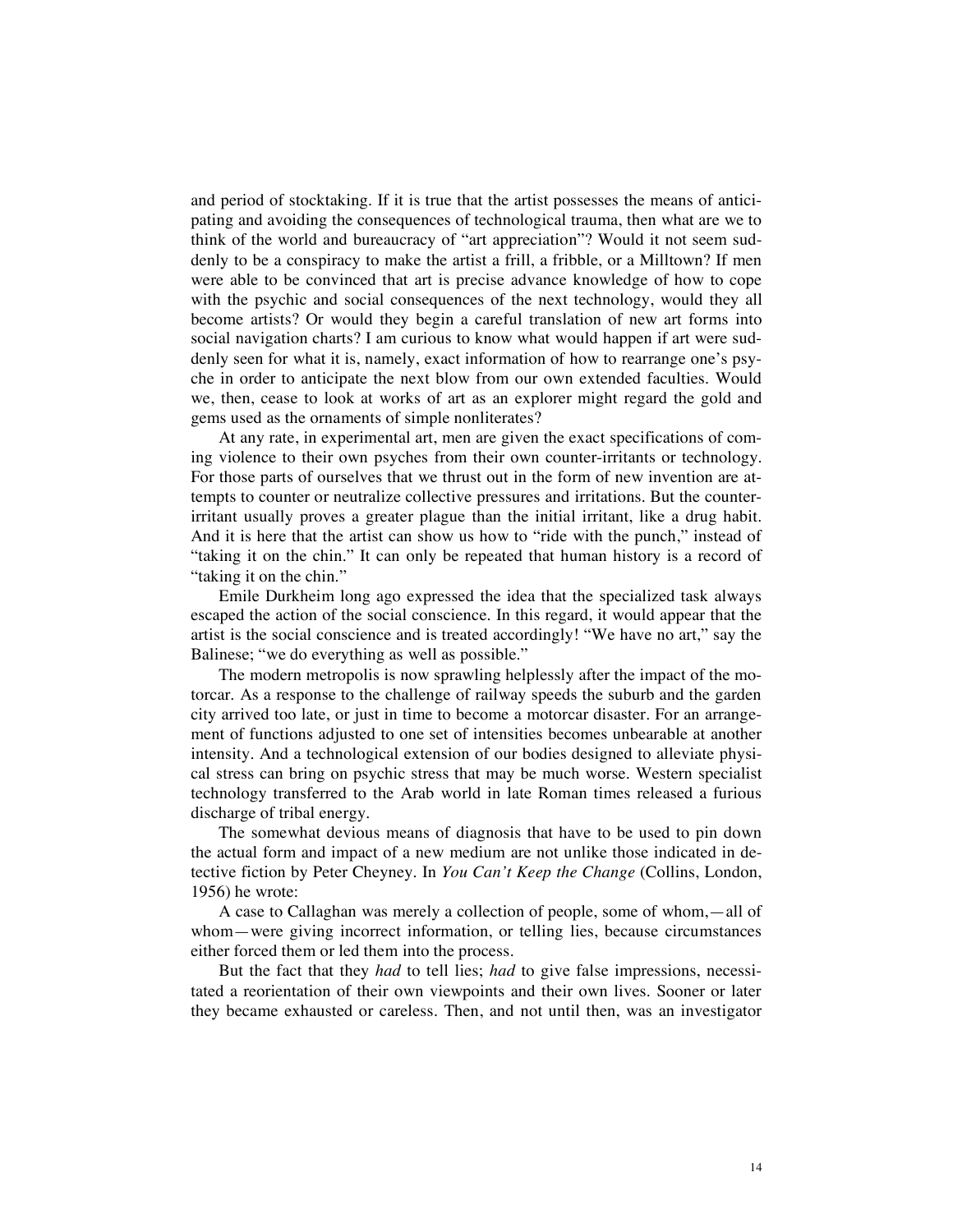able to put his finger on the one fact that would lead lead him to a possible logical solution.

It is interesting to note that success in keeping up a respectable front of the customary kind can only be done by a frantic scramble back of the façade. After the crime, after the blow has fallen, the facade of custom can only be held up by swift rearrangement of the props. So it is in our social lives when a new technology strikes, or in our private life when some intense and, therefore, indigestible experience occurs, and the censor acts at once to numb us from the blow and to ready the faculties to assimilate the intruder. Peter Cheyney's observations of a mode of detective fiction is another instance of a popular form of entertainment functioning as mimic model of the real thing.

Perhaps the most obvious "closure" or psychic consequence of any new technology is just the demand for it. Nobody wants a motorcar till there are motorcars, and nobody is interested in TV until there are TV programs. This power of technology to create its own world of demand is not independent of technology being first an extension of our own bodies and senses. When we are deprived of our sense of sight, the other senses take up the role of sight in some degree. But the need to use the senses that are available is as insistent as breathing—a fact that makes sense of the urge to keep radio and TV going more or less continuously. The urge to continuous use is quite independent of the "content" of public programs or of the private sense life, being testimony to the fact that technology is part of our bodies. Electric technology is directly related to our central nervous systems, so it is ridiculous to talk of "what the public wants" played over its own nerves. This question would be like asking people what sort of sights and sounds they would prefer around them in an urban metropolis! Once we have surrendered our senses and nervous systems to the private manipulation of those who would try to benefit from taking a lease on our eyes and ears and nerves, we don't really have any rights left. Leasing our eyes and ears and nerves to commercial interests is like handing over the common speech to a private corporation, or like giving the earth's atmosphere to a company as a monopoly. Something like this has already happened with outer space, for the same reasons that we have leased our central nervous systems to various corporations. As long as we adopt the Narcissus attitude of regarding the extensions of our own bodies as really *out there* and really independent of us, we will meet all technological challenges with the same sort of bananaskin pirouette and collapse.

Archimedes once said, "Give me a place to stand and I will move the world." Today he would have pointed to our electric media and said, "I will stand on your eyes, your ears, your nerves, and your brain, and the world will move in any tempo or pattern I choose." We have leased these "places to stand" to private corporations.

Arnold Toynbee has devoted much of his *A Study of History* to analyzing the kinds of challenge faced by a variety of cultures during many centuries. Highly relevant to Western man is Toynbee's explanation of how the lame and the crip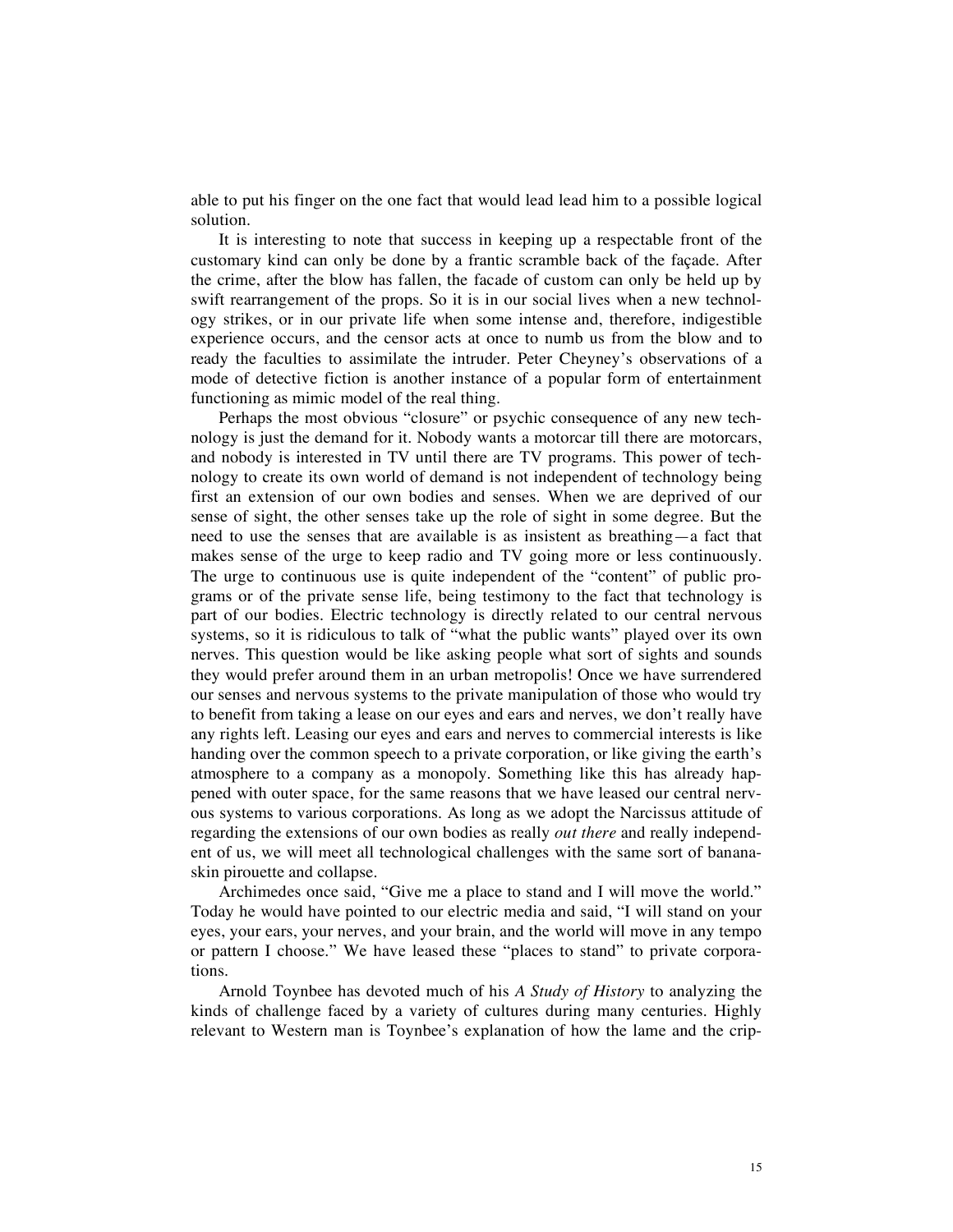pled respond to their handicaps in a society of active warriors. They become specialists like Vulcan, the smith and armorer. And how do whole communities act when conquered and enslaved? The same strategy serves them as it does the lame individual in a society of warriors. They specialize and become indispensable to their masters. It is probably the long human history of enslavement, and the collapse into specialism as a counterirritant, that have put the stigma of servitude and pusillanimity on the figure of the specialist, even in modern times. The capitulation of Western man to his technology, with its crescendo of specilized demands, has always appeared to many observers of our world as a kind of enslavement. But the resulting fragmentation has been voluntary and enthusiastic, unlike the conscious strategy of specialism on the part of the captives of military conquest.

It is plain that fragmentation or specialism as a technique of achieving security under tyranny and oppression of any kind has an attendant danger. Perfect adaptation to any environment is achieved by a total channeling of energies and vital force that amounts to a kind of static terminus for a creature. Even slight changes in the environment of the very well adjusted find them without any resource to meet new challenge. Such is the plight of the representatives of "conventional wisdom" in any society. Their entire stake of security and status is in a single form of acquired knowledge, so that innovation is for them not novelty but annihilation.

A related form of challenge that has always faced cultures is the simple fact of a frontier or a wall, on the other side of which exists another kind of society. Mere existence side by side of any two forms of organization generates a great deal of tension. Such, indeed, has been the principle of symbolist artistic structures in the past century. Toynbee observes that the challenge of a civilization set side by side with a tribal society has over and over demonstrated that the simpler society finds its integral economy and institutions "disintegrated by a rain of psychic energy generated by the civilization" of the more complex culture. When two societies exist side by side, the psychic challenge of the more complex one acts as an explosive release of energy in the simpler one. For prolific evidence of this kind of problem it is not necessary to look beyond the life of the teenager lived daily in the midst of a complex urban center. As the barbarian was driven to furious restlessness by the civilized contact, collapsing into mass migration, so the teenager, compelled to share the life of a city that cannot accept him as an adult, collapses into "rebellion without a cause." Earlier the adolescent had been provided with a rain check. He was prepared to wait it out. But since TV, the drive to participation has ended adolescence, and every American home has its Berlin wall.

Toynbee is very generous in providing examples of widely varied challenge and collapse, and is especially apt in pointing to the frequent and futile resort to futurism and archaism as strategies of encountering radical change. But to point back to the day of the horse or to look forward to the coming of antigravitational vehicles is not an adequate response to the challenge of the motorcar. Yet these two uniform ways of backward and forward looking are habitual ways of avoiding the discontinuities of present experience with their demand for sensitive inspection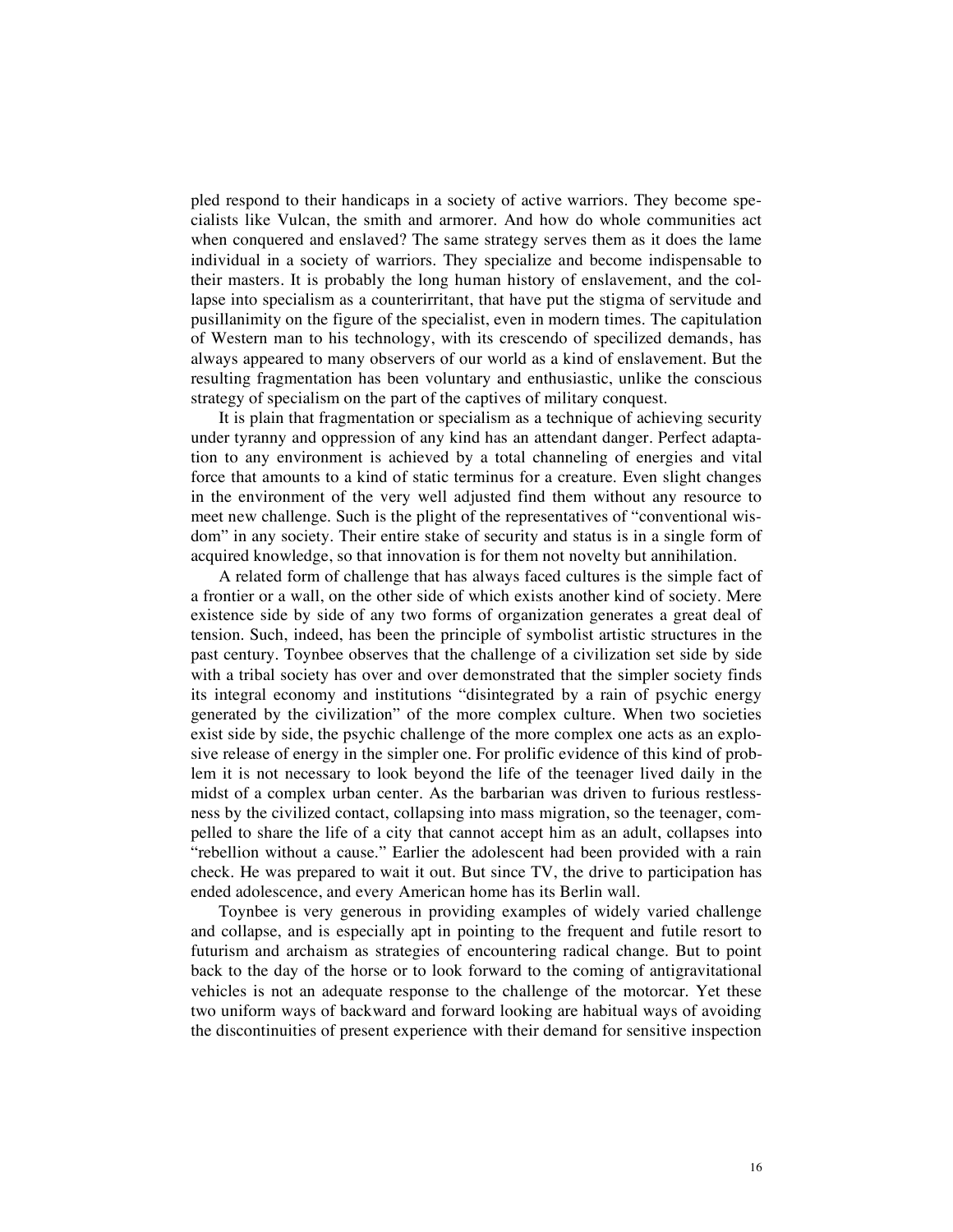and appraisal. Only the dedicated artist seems to have the power for encountering the present actuality.

Toynbee urges again and again the cultural strategy of the imitation of the example of great men. This, of course, is to locate cultural safety in the power of the *will*, rather than in the power of adequate *perception* of situations. Anybody could quip that this is the British trust in character as opposed to intellect. In view of the endless power of men to hypnotize themselves into unawareness in the presence of challenge, it may be argued that will-power is as useful as intelligence for survival. Today we need also the will to be exceedingly informed and aware.

Arnold Toynbee gives an example of Renaissance technology being effectively encountered and creatively controlled when he shows how the revival of the decentralized medieval parliament saved English society from the monopoly of centralism that seized the continent. Lewis Mumford in *The City in History* tells the strange tale of how the New England town was able to carry out the pattern of the medieval ideal city because it was able to dispense with walls and to mix town and country. When the technology of a time is powerfully thrusting in one direction, wisdom may well call for a countervailing thrust. The implosion of electric energy in our century cannot be met by explosion or expansion, but it can be met by decentralism and the flexibility of multiple small centers. For example, the rush of students into our universities is not explosion but implosion. And the needful strategy to encounter this force is not to enlarge the university, but to create numerous groups of autonomous colleges in place of our centralized university plant that grew up on the lines of European government and nineteenth-century industry.

In the same way the excessive tactile effects of the TV image cannot be met by mere program changes. Imaginative strategy based on adequate diagnosis would prescribe a corresponding depth or structural approach to the existing literary and visual world. If we persist in a conventional approach to these developments our traditional culture will be swept aside as scholasticism was in the sixteenth century. Had the Schoolmen with their complex oral culture understood the Gutenberg technology, they could have created a new synthesis of written and oral education, instead of bowing out of the picture and allowing the merely visual page to take over the educational enterprise. The oral Schoolmen did not meet the new visual challenge of print, and the resulting expansion or explosion of Gutenberg technology was in many respects an impoverishment of the culture, as historians like Mumford are now beginning to explain. Arnold Toynbee, in *A Study of History*, in considering "the nature of growths of civilizations," not only abandons the concept of enlargement as a criterion of real growth of society, but states: "More often geographical expansion is a concomitant of real decline and coincides with a 'time of troubles' or a universal state—both of them stages of decline and disintegration."

Toynbee expounds the principle that times of trouble or rapid change produce militarism, and it is militarism that produces empire and expansion. The old Greek myth which taught that the alphabet produced militarism ("King Cadmus sowed